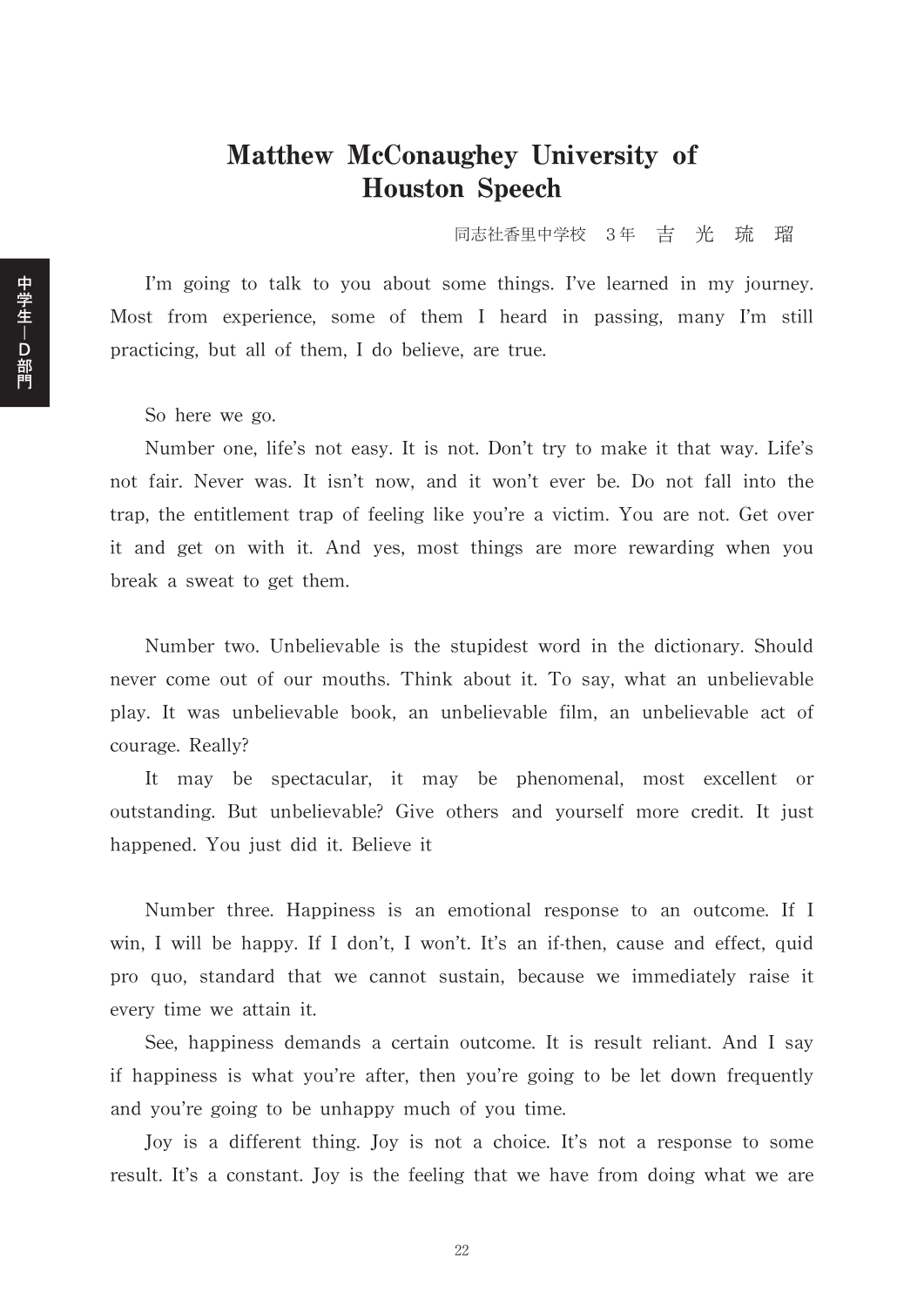fashioned to do, no matter the outcome.

See, joy is always in process. It's under construction. It is in constant approach.

Number four. Define success for yourself. We all want to succeed, right? So the question that we got to ask ourselves is what success is to us? What success is to you? Is it more money? Maybe it's a healthy family. Maybe it's a happy marriage. Maybe is to help others, to be famous, to be spiritually sound, to leave the world a little bit better place that you found it.

Continue to ask yourself that question. Whatever your answer is, don't choose anything that will jeopardize your soul. Prioritize who you are, who you want to be, and don't spend time with anything that antagonizes your character.

Here we go. Number five. Process of elimination is the first step to our identity, A.K.A. where you are not is as important as where you are.

Look, the first step that leads to our identity in life is usually not, I know who I am. The first step is usually, "I know who I am not" Process of elimination. Defining ourselves by what we are not is the first step that leads us to really knowing who we are. And when you do this, when you do put them down, when you quit go in there and you quit giving them you time, you inadvertently find yourself spending more time and in more places that are healthy for you, that bring you more joy.

Why? Because you just eliminated the who's, the where's, the what's, and the when that were keeping you from your identity?

Trust me, too many options. I promise you, too many options will make a tyrant of us all. So get rid of the excess, the wasted time. Decrease your options.

Let's make it a place where we break a sweat, where we believe, where we enjoy the process of succeeding. Voluntarily keeping our own council because we want to. And that is the place that I'm talking about.